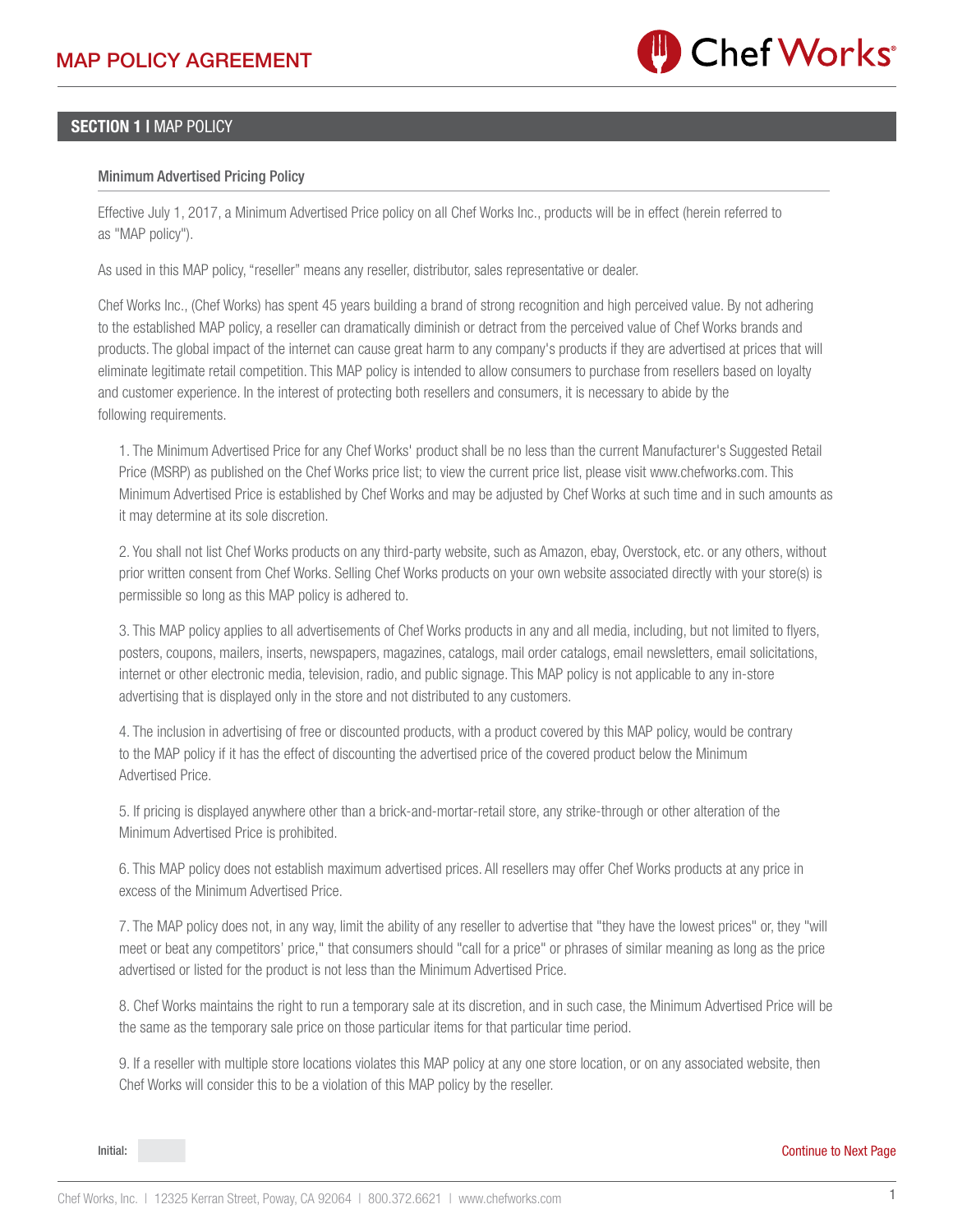

10. Chef Works reserves the right to cancel any pending orders, restrict future orders, or suspend a reseller's account if Chef Works reasonably believes:

(i) a reseller has violated the provisions of the MAP policy; or

(ii) a reseller intends to violate the MAP policy.

11. Chef Works' MAP Policy Administrator is solely responsible for determining whether a violation of the MAP policy has occurred, as well as for determining appropriate consequences and sanctions.

12. Waivers to the MAP policy may be granted in Chef Works' sole discretion by the MAP Policy Administrator in a written waiver. Chef Works' sales and marketing personnel, or any other personnel, are not authorized to modify or grant exceptions to the MAP policy. In the event that the MAP Policy Administrator authorizes a waiver to the MAP policy, resellers must strictly adhere to the terms of the written waiver. Deviation from the terms of the written waiver is a violation of the MAP policy.

13. Chef Works monitors the advertised prices of resellers, either directly or via the use of third party agencies or tools. Resellers are expected to provide reasonable cooperation in any Chef Works investigations regarding possible MAP policy violations. Hindering, obstructing, delaying, or otherwise failing to cooperate with a Chef Works MAP policy investigation is a violation of the MAP policy.

14. The MAP policy will be enforced by Chef Works in its sole discretion and without notice. Resellers have no right to enforce the MAP policy. Violations of the MAP policy may result in any of the aforementioned sanctions up to and including termination of our business relationship, as well as any available remedies at law.

15. All questions related to the MAP policy should be directed to: **mappolicy@chefworks.com** 

The MAP policy has been established by Chef Works to help preserve and protect the reputation of Chef Works' name, brand and products. The MAP policy is also designed to ensure resellers have the incentive to invest resources into services for Chef Works' customers.

Please indicate your understanding of this policy and your willingness to abide by its terms and conditions by signing and listing the name of your company on the next page and that you are authorized on behalf of the Company to bind the Company to this policy.

Initial: Continue to Next Page